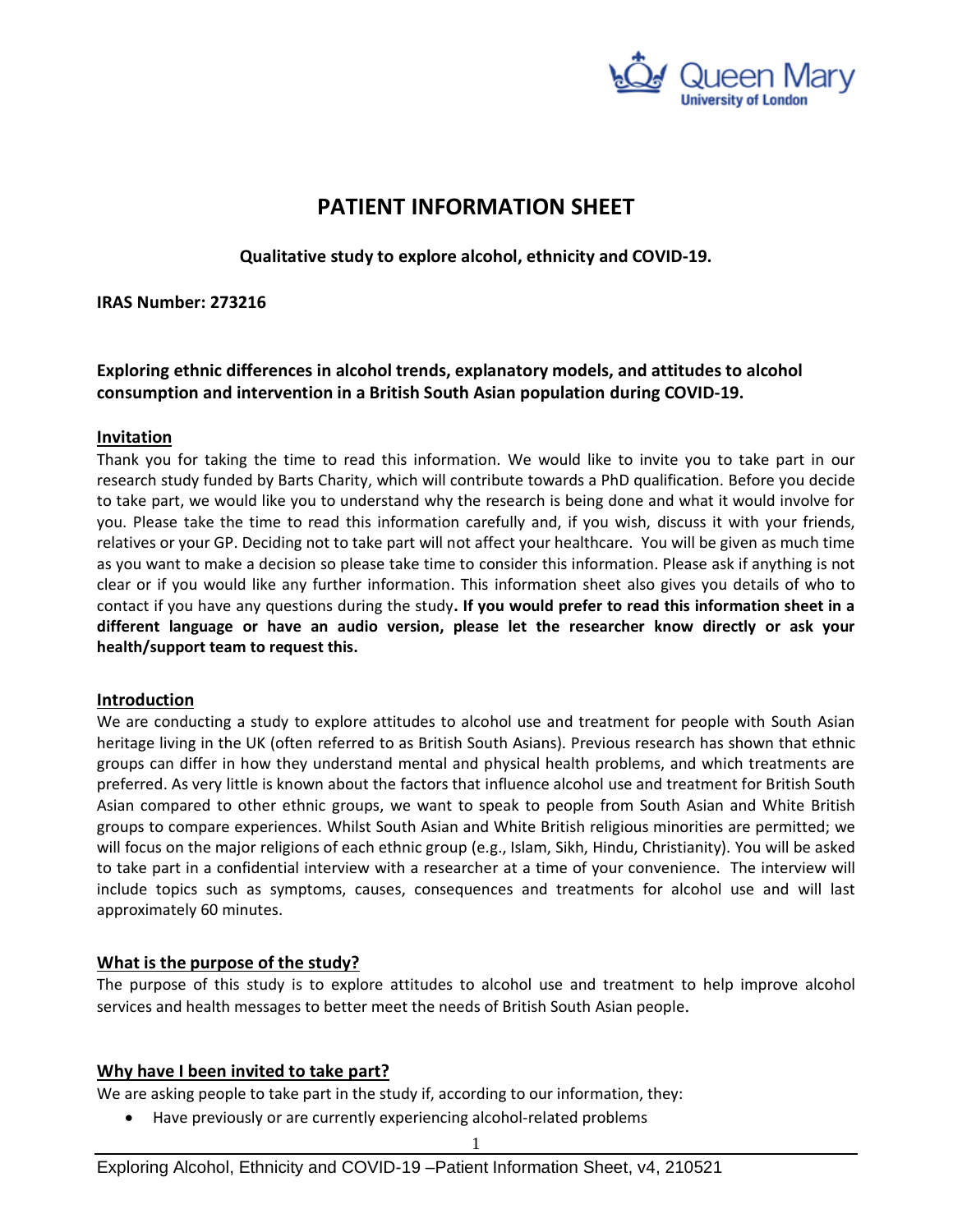

• Have previously been referred to, received, or are currently receiving treatment or support for alcohol use

# **Do I have to take part?**

No, you do not have to take part. Your participation is completely voluntary, and it is entirely your decision if you would like to take part in this study. Deciding not to take part will not affect your healthcare. If you do choose to take part, you will be asked to sign a consent form to confirm that you understand what is involved when taking part. You are still free to withdraw from the study at any time, without having to give a reason, and doing so will not affect the quality of any NHS care that you receive.

# **What will happen to me if I take part?**

If you are happy to participate, our researcher would like to meet with you. Due to COVID-19, this can be via a telephone or video call. They will contact you to arrange a time and method suitable for you. If guidelines allow face to face meetings, we can schedule this at a time and place of your preference, e.g., before or after an existing healthcare appointment or at a location convenient for you. The meeting would involve going over the study details again and asking you to sign a consent form to show you have agreed to take part. This meeting will take approximately 1 hour and will be audio recorded. During this interview you will be asked some questions about:

- Your alcohol consumption (including how much and how often you drink, and problems you may have experienced because of alcohol use)
- Your mental health and wellbeing
- Your use of health, social and religious support for alcohol use
- Your perspectives on available and new alcohol treatment/support
- How COVID-19 has impacted any of the above

**If you require an interpreter, we can arrange for professional interpreters via Language Line or NHS Bilingual Health Advocacy and Interpreting Services.**

# **How much time will be involved at each stage of the study?**

The interview will take approximately 60 minutes to complete.

#### **Are there any expenses involved?**

All participants will be offered a £10 Love2Shop voucher as a thank you for their time. Due to COVID-19, where possible, interviews will be scheduled to take place over the telephone or via video call to reduce any burden. However, if guidelines permit a face-to-face meeting, we can arrange for this to take place during a standard care visit or at a location convenient to you. Should you need to travel, expenses will be reimbursed up to the value of £12.

# **Will my data and participation in the study be kept confidential?**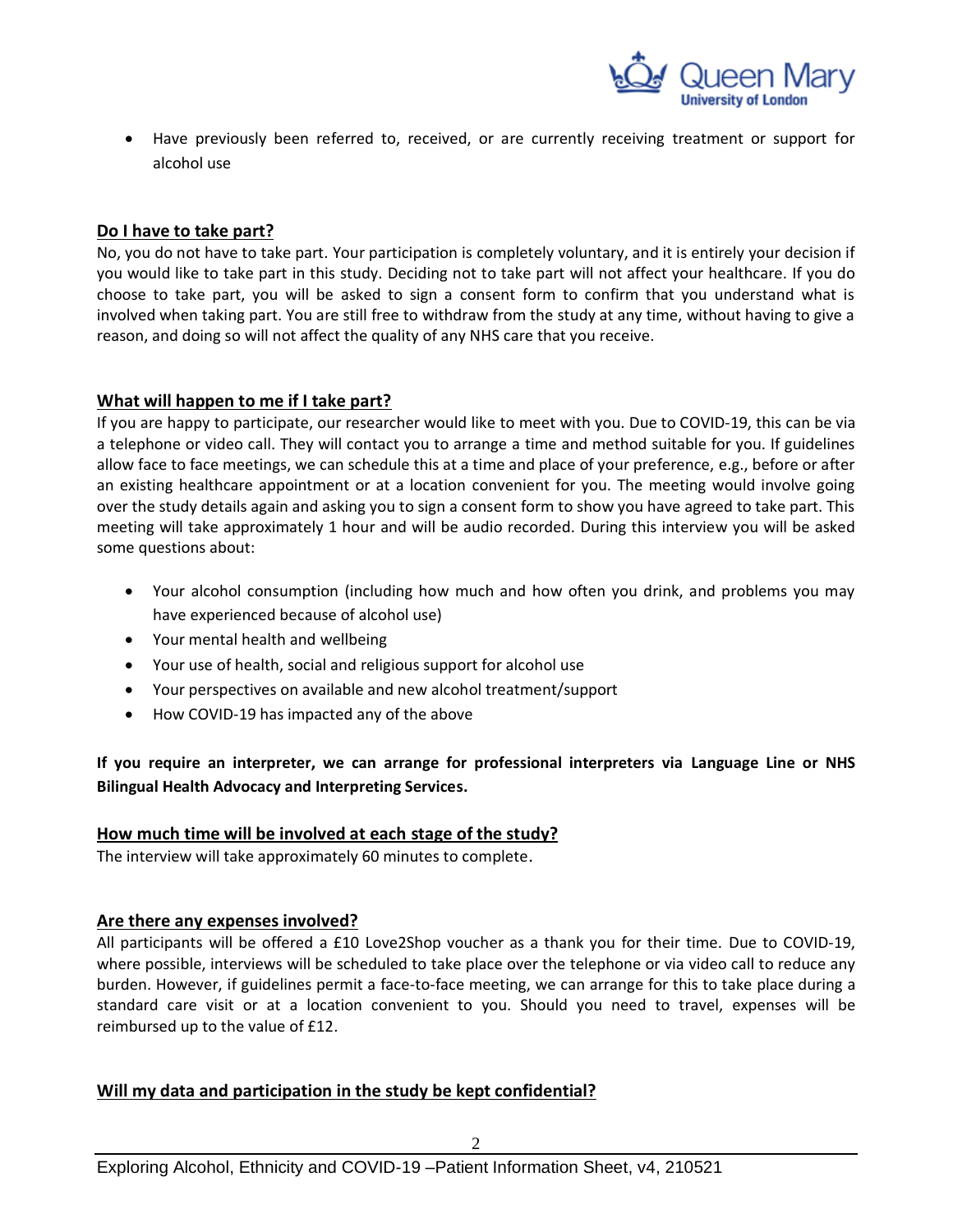

Yes. What is said in the interview is regarded as strictly confidential. Audio recordings will be typed into anonymised written transcripts by the researcher and original recordings permanently deleted immediately after transcription. Any information you provide will be held securely. If you disclose any information that may result in you or anyone else being put at risk of harm we may have to inform the appropriate authorities. If this situation arises we will discuss all possible options for ourselves and you before deciding whether or not to take any action. All data collected during this study will be processed in accordance with the GDPR and Data Protection Act 2018.

# **How will you use information about me?**

We will need to use information from you and your care team (where applicable) for this research project. This information will include your name and contact details. Our research team at Queen Mary University London will use this information in order to do the research or to check your records to make sure that the research is being done properly and will act as the data controller for this study. This means that we are responsible for looking after this information and using it properly. Only the research team at QMUL will be able to see your name or contact details. Your data will have a code number instead. We always store and process information that identifies you (e.g., name, date of birth) separately to any other information we collect about you. We will keep all information about you safe and secure. Once we have finished the study, we will keep some of the data so we can check the results. We will write our reports in a way that no-one can work out that you took part in the study.

# **What are my choices about how my information is used?**

You can stop being part of the study at any time, without giving a reason, but we will keep information about you that we already have. If you do not want this to happen, tell us and we can remove your information from the study. A decision to withdraw from the study will not affect the quality of NHS care you receive. We need to manage your records in specific ways for the research to be reliable. This means that we won't be able to let you see or change the data we hold about you.

#### **Where can I find out more about how my information is used?**

You can find out more about how we use your information

- at [www.hra.nhs.uk/information-about-patients/](https://www.hra.nhs.uk/information-about-patients/)
- our privacy leaflet available from [www.insertstudywebsite.com]
- by contacting the research team at Stacey.jennings6@nhs.net, or 07841833442.
- By contacting the QMUL data protection officer (Jonathan Morgan) at [data](mailto:data-protection@qmul.ac.uk)[protection@qmul.ac.uk](mailto:data-protection@qmul.ac.uk) or to: Data Protection Officer, Queens' Building, Mile End Road, London, E1 4NS.

#### **If I decide to participate, will my GP be notified?**

With your consent, we will write and inform your GP that you are taking part in this study. Also, if we find anything unexpected of clinical significance, we will inform your GP who may follow this up.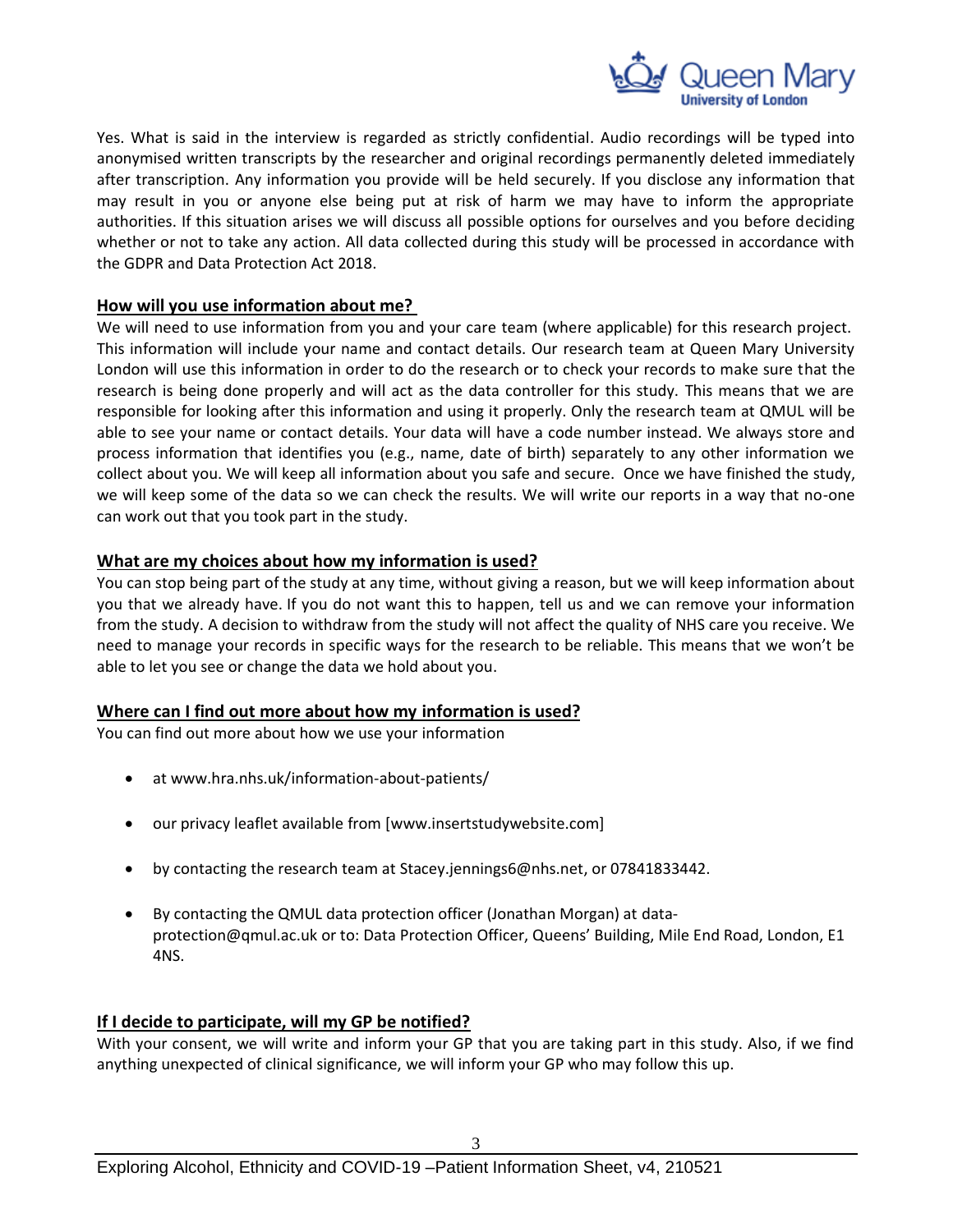

# **What are the possible benefits of taking part?**

We cannot promise that this study will help you, however we hope that your contribution will help improve the future treatment of people who consume excessive amounts of alcohol by creating effective health messages and tailoring interventions. At the end of the study, you will be offered a £10 voucher to thank you for your participation in the study.

# **What are the possible disadvantages and risks of taking part?**

We do not expect there to be any disadvantages to taking part in the study. If you agree to participate, you will be asked some questions that some may find embarrassing or uncomfortable. For example, we will ask about your mental health and the impact of alcohol on your wellbeing. The researcher will not expect you to answer any questions you are uncomfortable with.

# **What will happen if I change my mind and don't want to carry on with the study?**

You are free to withdraw from the study at any time and you do not have to give a reason if you wish not to. If you do withdraw, we would like to continue to use your data, in a confidential manner, up to the point of withdrawal as this will help us with our analysis. However, if you would prefer us not to use your data then you can request for your data to be removed from the study. A decision to withdraw from the study will not affect the quality of NHS care you receive.

# **What if there is a problem?**

If you have a concern about any aspect of the study, please feel free to speak with the researcher who will be happy to answer your question. Whilst we do not anticipate any major problems, in the event that something does go wrong, and you are harmed during the research you may have grounds for legal action for compensation against QMUL and Barts Health Trust but you may have to pay your legal costs. The normal NHS complaints mechanisms will still be available to you. If you have cause to complain about any aspect of the way you have been approached or treated during the course of this study, you can do this through the NHS Complaints Procedure for which details can be obtained from the hospital. If you wish to make a complaint about the conduct of the study you can contact QMUL using the details below for further advice and information: Stacey Jennings, Stacey.jennings6@nhs.net, 07841833442.

#### **What happens if I have a complaint?**

If you have complaints or concerns, please contact the study CI: Stacey Jennings, [insert study tel number]. Alternatively, you can contact the Patient Advisory and Liaison Service (PALS). The PALS is a confidential NHS service that can provide you with support for any complaints or queries you may have regarding the care you receive as an NHS patient. However, PALS is unable to provide information about this research study.

#### **Barts Health NHS Trust**

Royal London & Mile End Hospitals- Email: [RLHpals.bartshealth@nhs.net,](mailto:RLHpals@bartshealth.nhs.uk) Tel: 0203 594 2040 Whipps Cross Hospital- Email: [WXpals.bartshealth@nhs.net](mailto:WXpals@bartshealth.nhs.uk) Tel: 0208 535 6438 Newham University Hospital- Email: [nuhpals.bartshealth@nhs.net](mailto:nuhpals.bartshealth@nhs.net) Tel: 0207 363 9292

#### **Homerton University Hospital Trust**